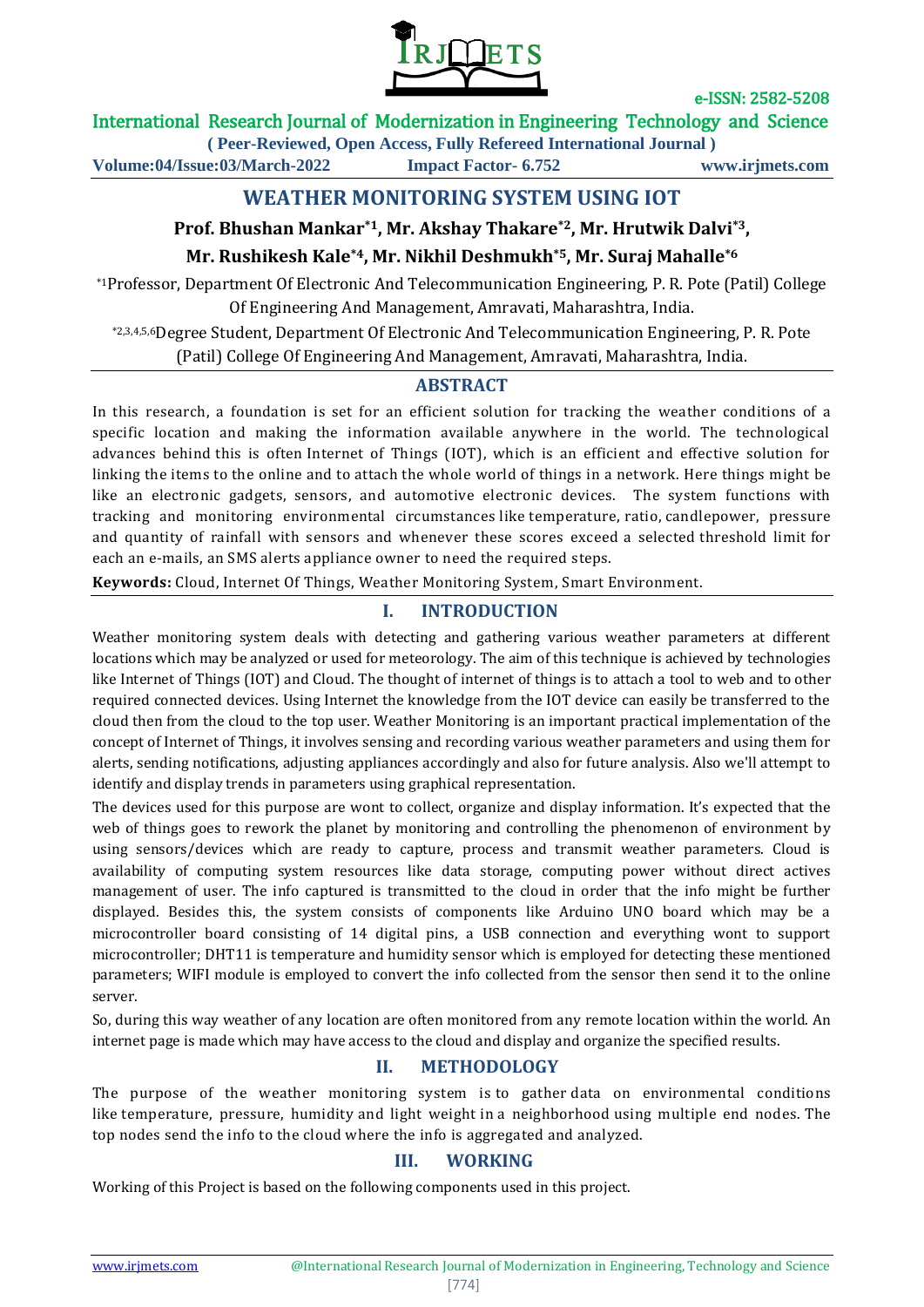

### International Research Journal of Modernization in Engineering Technology and Science **( Peer-Reviewed, Open Access, Fully Refereed International Journal )**

**Volume:04/Issue:03/March-2022 Impact Factor- 6.752 www.irjmets.com**

### **System Design**

In IOT enabled weather monitoring system project, Arduino Uno measures four weather parameters using four respective sensors. These sensors are temperature sensor, humidity sensor, moisture senso r and rain level sensor. These four sensors are directly connected to Arduino Uno. Arduino Uno has inbuilt Analog to digital converter. Arduino calculates and displays these weather parameters on LCD display. Then it sends these parameters to Internet using IOT techniques.



**Figure 1:** System Design.

#### **MICROCONTROLLER/ARDUINO UNO:**-

The implemented system consists of a microcontroller (ESP8266) which is that the most essential component during this device. The sensors are often operated by the microcontroller to urge the info from them and it processes the analysis with sensor data from them and it processes the analysis with the sensor data and updates it into the web through WIFI module.

Arduino/Genuino Uno may be a microcontroller board supported the ATMEGA328P. Its 14 digital input/output pins, 6 analog inputs, 16 MHz quartz, a USB connection, an influence jack, an ICSP header and a push button. It contains everything needed to support the microcontroller, simply connect it to a computer with a USB cable or power it with an AC-to-DC adapter or battery to urge started.



**Figure 2: -** Simple Arduino Microcontroller Board

### **WIFI MODULE:-**

The Arduino Uno which we have used is integrated with a Wi-Fi module called Arduino Uno Wi-Fi. The board is based on the ATmega328P with an ESP8266 Wi-Fi module consolidated TCP/IP protocol stack. In order to establish communication with the ESP8266 Wi-Fi module, microcontroller needs to use some AT commands.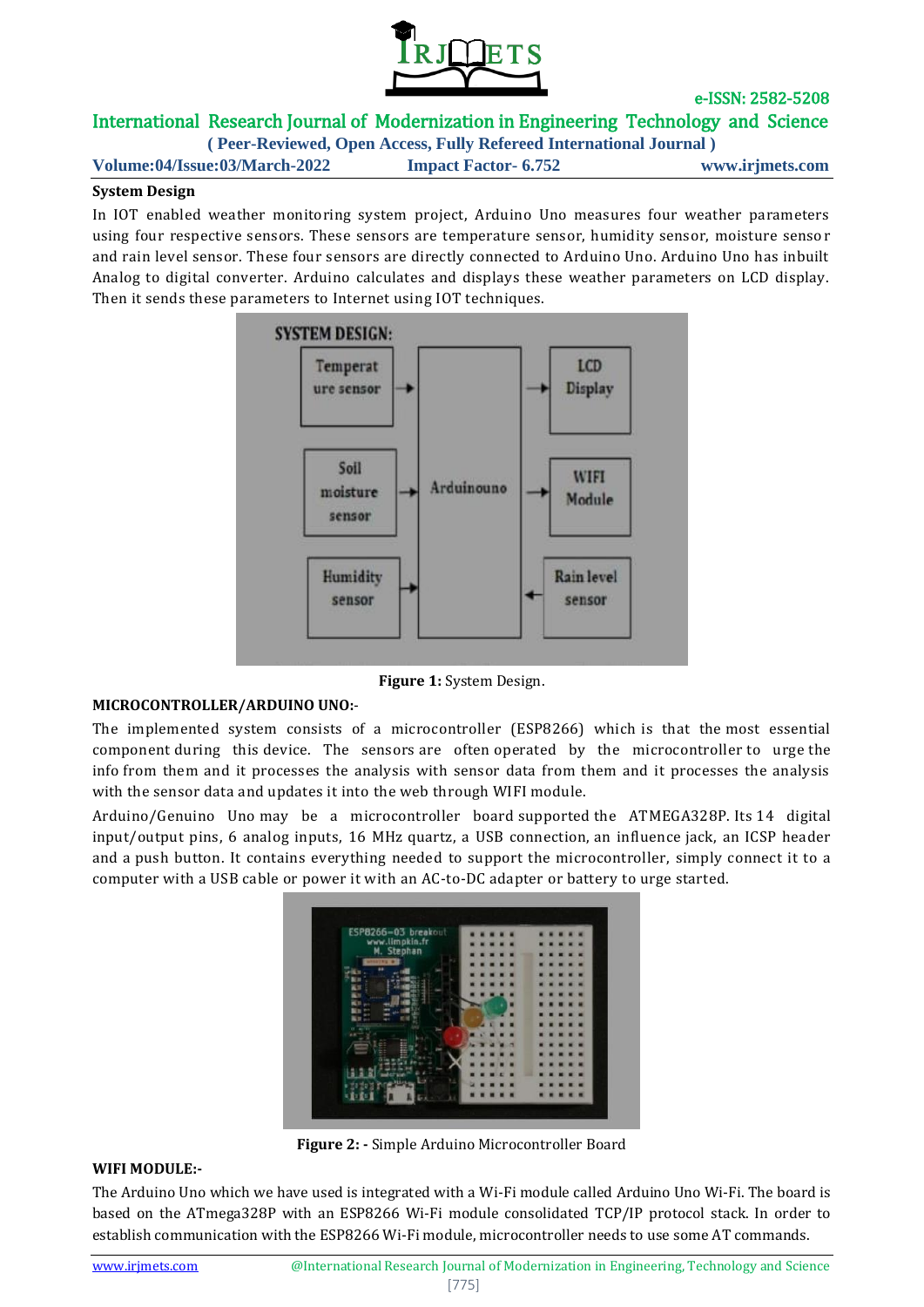

International Research Journal of Modernization in Engineering Technology and Science

**( Peer-Reviewed, Open Access, Fully Refereed International Journal ) Volume:04/Issue:03/March-2022 Impact Factor- 6.752 www.irjmets.com**



**Figure 3:-** Wifi Module

#### **SENSORS:-**

The system consists of a temperature and humidity sensor (DHT 11) and Barometric Pressure Sensor (BMP180). These 2 sensors will be measure the primary environmental parameters like temperature, humidity and the CO levels. These sensors will give the analog voltage as an input to the microcontroller board as each analog voltage corresponds to a particular weather factor, then the microcontroller will convert.



**Figure 4:-** SENSOR (DHT-11)

### **BAROMETRIC PRESSURE SENSOR (BMP180):-**

BMP 180 may be a part of BMPXXX family which are used for measuring atmospheric or atmospheric pressure. It's cheap and convenient to use. It measures the atmospheric pressure which is nothing but air weight or weight of the air in simple words. It provides the knowledge in digital output.



**Figure 5:-** BMP-180

#### **LDR (Light-Dependent Resistor):-**

An LDR may be a light dependent resistor which work on the principle that it's a rheostat in it .which changes its resistance consistent with the intensity of the sunshine. it's widely utilized in many light sensing or light detecting circuit for instance in some smartphone it's attached with camera in order that the camera can adjust its shutter speed consistent with the intensity of the sunshine . Its resistance decrease with the rise in candlepower. It's built of a high resistance semiconductor.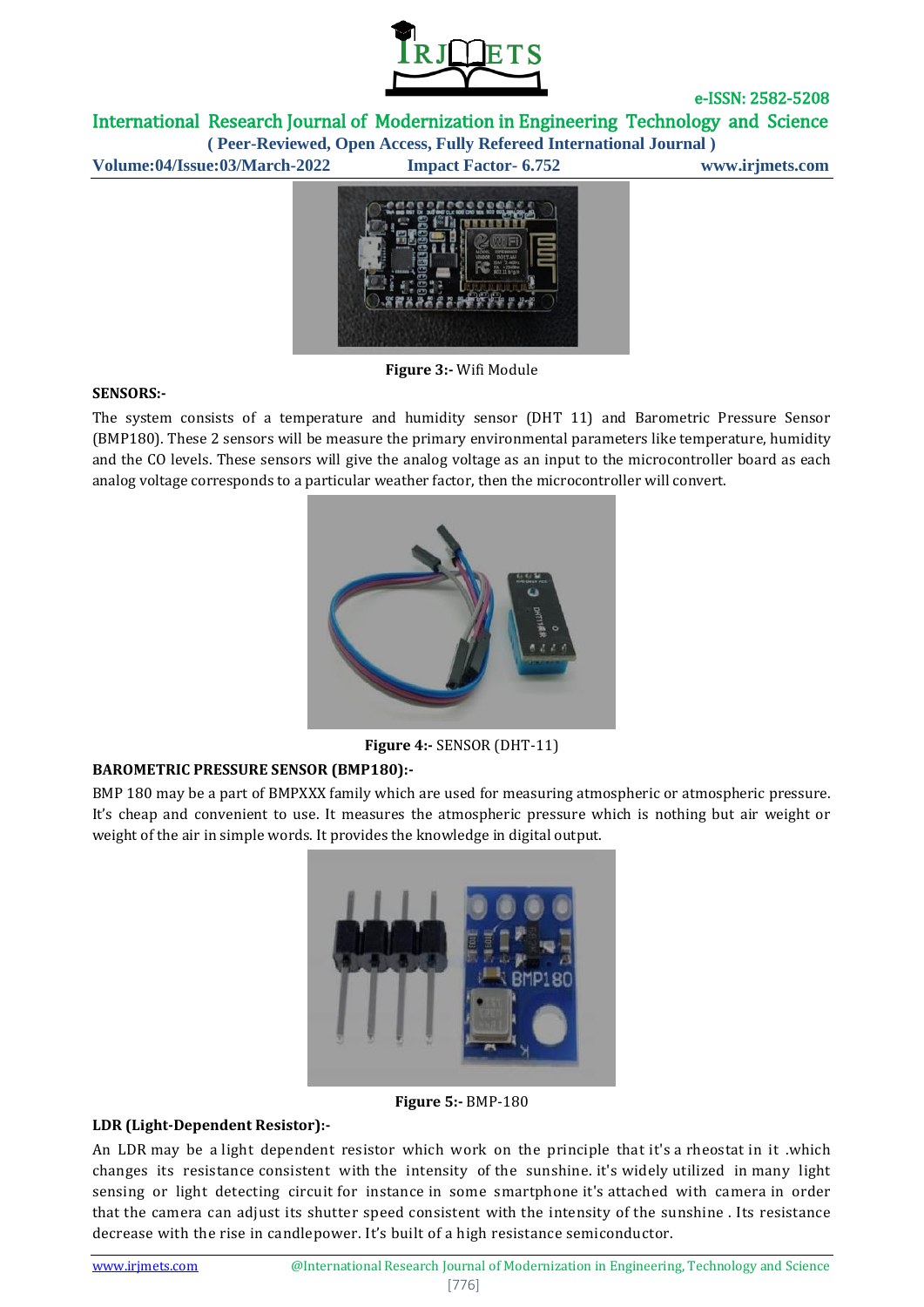

International Research Journal of Modernization in Engineering Technology and Science

**( Peer-Reviewed, Open Access, Fully Refereed International Journal ) Volume:04/Issue:03/March-2022 Impact Factor- 6.752 www.irjmets.com**



**Figure 6:-** LDR

#### **Raindrop Module:-**

It is used for the detection of rain. It can also be used to detect the intensity of rainfall. It has both digital outputs as well as analog output. It has two further sub components that are control board and rain board. It has a potentiometer for adjusting the sensitivity.



**Figure 7:-** Raindrop Module Sensor

### **IV. RESULTS AND DISCUSSION**

Once the sensor measures are downloaded to the cloud, the values are evaluated then the edge limit exceed an e-mails, an SMS and a tweeter post are posted.



## **V. CONCLUSION**

This System monitor the changes happening over the environment and provide enough ways for the users to access the knowledge from anywhere through cloud. The temperature and humidity sensor will monitor and provides the small print about the changes happening over the climate. The gas and sound sensor are used for monitoring the pollution over environment. The Monitored condition are going to be updated within the cloud.